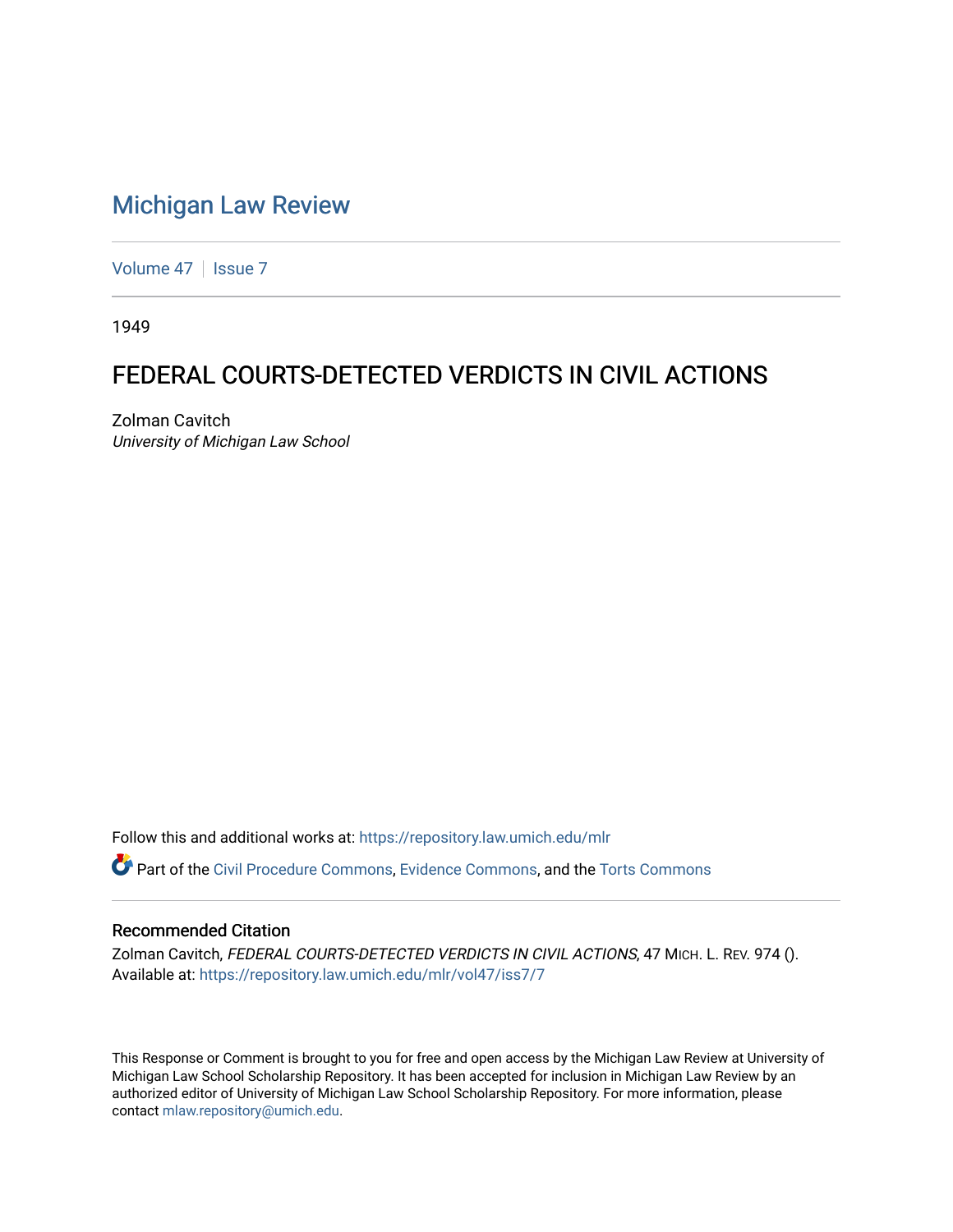FEDERAL COURTS-DIRECTED VERDICTS IN CIVIL ACTIONS-"Juries must answer to questions of fact and judges to questions of law. This is the fundamental maxim acknowledged by the Constitution."1 When no fact question is present, no right to jury trial in a civil suit exists, and the constitutional guaranty is, therefore, not violated by the exercise of control by the court in keeping the jury to determination of questions of fact or in keeping it within the bounds of reason.<sup>2</sup> One of the

<sup>1</sup> Scott, "Trial by Jury & the Reform of Civil Procedure," 31 HAnv. L. REv. 669 at 677 (1918).

<sup>2</sup>See Skidmore v. B. & 0. R. Co., (C.C.A. 2d, 1948) 167 F. (2d) 54, for an excellent discussion by Judge Frank of the necessity of judicial control of the jury.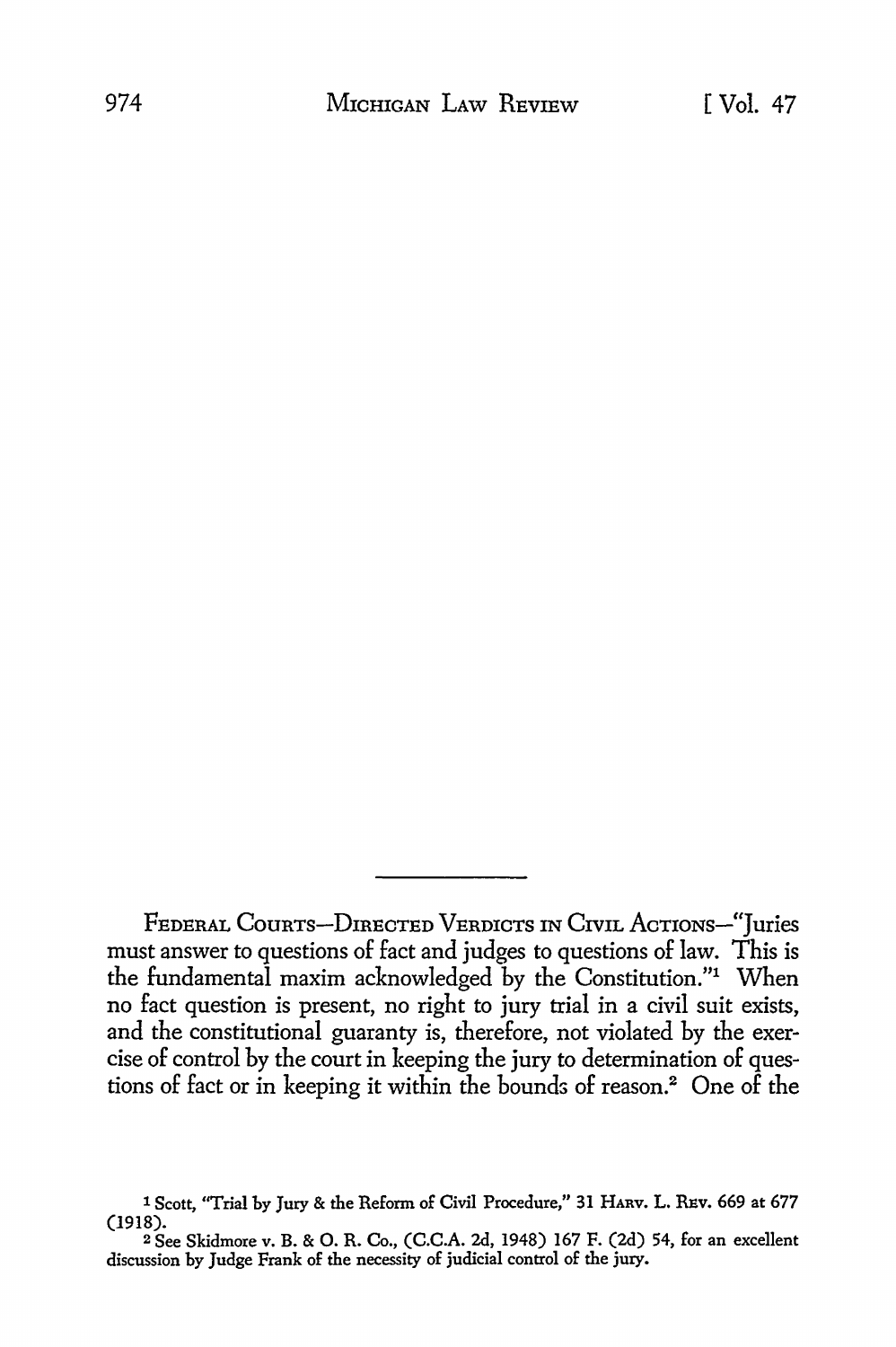#### 1949] COMMENTS 975

most important and often used methods of control is the directed verdict,<sup>3</sup> whereby the court peremptorily instructs the jury to bring in a verdict for one of the parties and then enters judgment accordingly.<sup>4</sup>

These questions immediately suggest themselves: When is a fact question present? What test does the judge employ in deciding whether or not *to* direct a verdict? The law has recognized three different tests. The first, in point of time, is the so-called "scintilla" rule: if there is any evidence which tends *to* support the proponent's case, the court may not direct a verdict against him.<sup>5</sup> In 1857, English courts abandoned the "scintilla" rule,<sup>6</sup> and the United States Supreme Court did likewise in 1872.<sup>7</sup> Thus was born what is usually described as the "reasonable inference" rule: if there is any evidence from which the jury might *reasonably* infer the ultimate facts necessary to establish the proponent's case, the court may not direct a verdict against him. It must be noted that in both tests the court looks only at evidence favorable *to* the proponent; the difference is merely the shadowy one of degree.<sup>8</sup>

## *A. The "New Trial" Test*

The federal courts soon evolved a third rule,<sup>9</sup> substantially different from the first two and giving the court maximum control over the jury. If the court, upon reviewing both the plaintiff's and the defendant's evidence, would be *bound* to set aside a verdict for one party as being against the weight of the evidence, it must direct the jury to find for the other party.10 The vital distinction between this "new trial" test and

<sup>3</sup>First used in Syderbottom v. Smith, 1 Strange 649, 93 Eng. Rep. 759 (1725).

<sup>4</sup>For a criticism of the directed verdict method see Hackett, "Has a Trial Judge of a United States Court the Right to Direct a Verdict?" 24 YALE L. J. 127 (1914).

<sup>5</sup>Explained and rejected in Meyer v. Houck, 85 Iowa 319, 52 N.W. 235 (1892). The literal application of this test has probably been rejected in every state. See 33 MrcH. L. REV. 136 (1934).

GToomey v. London Ry. Co., 3 C.B. (n.s.) 146, 140 Eng. Rep. 694 (1857).

7 Improvement Co. v. Munson, 14 Wall (81 U.S.) 442 (1872).

8 This is exemplified by the difficulty of courts in drawing the line between the two tests. The evidence required by the "reasonable inference" rule is variously described as "more than a scintilla,'' "substantial," "clearly probative," etc. See 9 W1GMORE, EvroENCE, 3rd ed., §2494 (1940).

<sup>9</sup> First suggested in Pleasants v. Fant, 22 Wall (89 U.S.) 116 (1874).

10 Penn. R. Co. v. Chamberlain, 288 U.S. 333, 53 S.Ct. 391 (1933); Southern Ry. Co. v. Walters, 284 U.S. 190, 52 S.Ct. 58 (1931), 30 Мюн. L. REv. 1119 (1932); Gunning v. Cooley, 281 U.S. 90, 50 S.Ct. 231 (1930); Daroca v. Metropolitan Life Ins. Co., (C.C.A. 5th, 1941) 121 F. (2d) 917. This is the same test which every court employs in setting aside a verdict and granting a new trial. Since this latter method of judicial control over the jury, i.e., granting a new trial, does not bar the proponent from bringing another action, some writers and lawyers feel it is a fallacy to employ the same test for both motions. See 22 TEX. L. REv. 359 (1943); and dissenting opinion by Justice Black in Galloway v. United States, 319 U.S. 372 at 399, 63 S.Ct. 1077 (1943). For an excellent defense of the "new trial" rule, see Smith, "The Power of the Judge to Direct a Verdict," 24 CoL. L. REv. 111 (1924).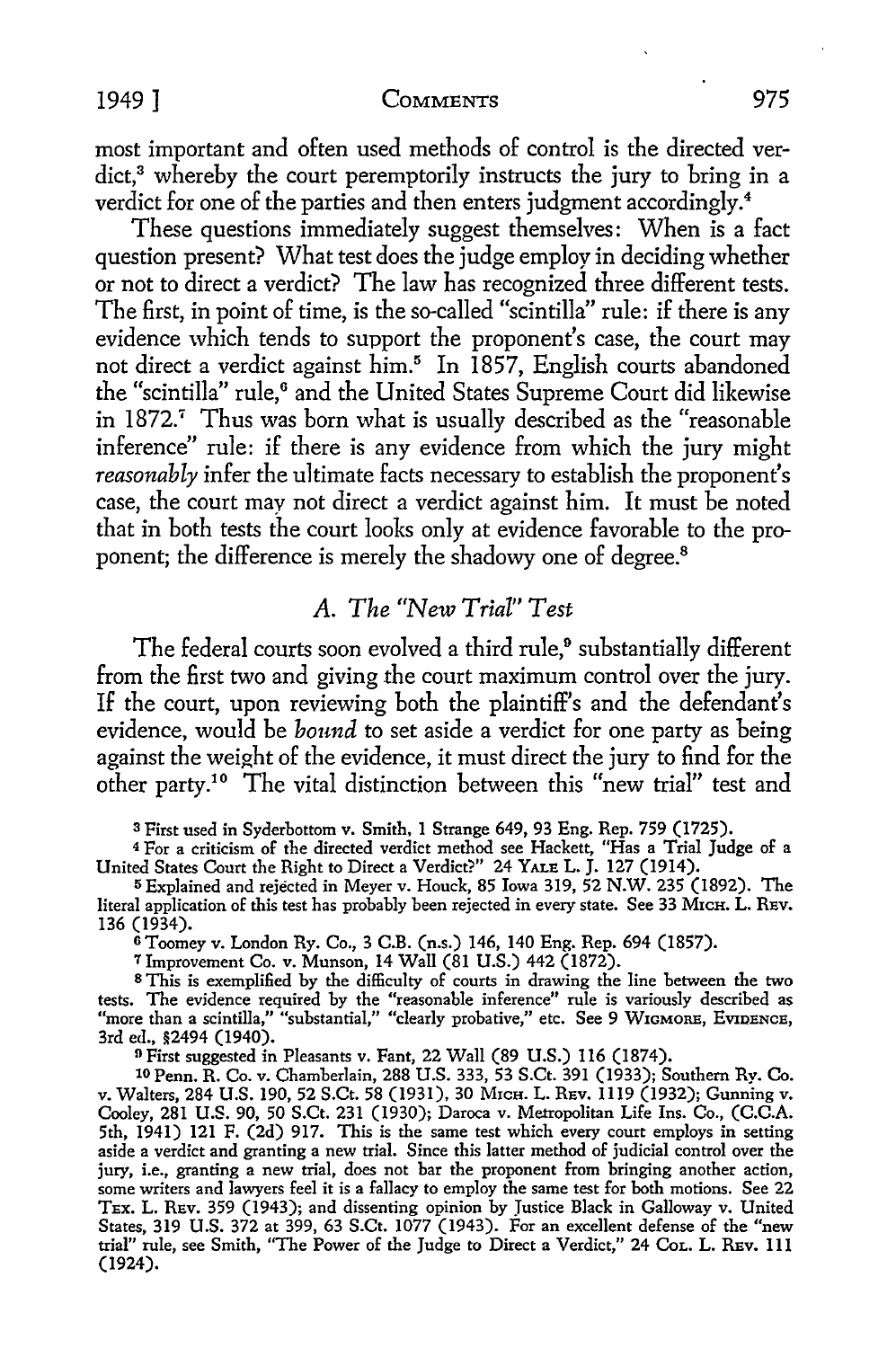the others is that the federal court must look at all the evidence.<sup>11</sup> When we consider that the fundamental problem is one of determining whether there is an issue of fact, it is difficult to conceive how a court can make that determination without looking at the evidence on both sides.<sup>12</sup>

Thus, in *Pennsylvania Railroad Co. v. Chamherlain13* the deceased, who was employed in defendant's switchyard, was piloting two train cars which were coasting down a slope. A string of nine cars was being piloted on the same track behind him. Somehow, decedent fell off the car, was run over and killed. His administratrix brought suit under the Federal Employers Liability Act,<sup>14</sup> alleging that decedent's fall was caused by the negligent operation of the string of cars behind him in colliding with those on which he was riding. There were no eye-witnesses to the actual fall. Plaintiff had one witness, standing 900 feet from the place where decedent was found, who testified he heard a "loud crash." Shortly afterwards, he looked up, saw the two strings of cars "together" and the decedent missing. Looking at this alone, it would surely be reasonable for the jury to find that the two trains had collided. But three employees riding the nine-car string, corroborated by all other employees in a position to see, testified positively that no such collision occurred. The court directed a verdict for the defendant;15 the Supreme Court, after considering the testimony on both sides, affirmed the trial court, saying ". . . no verdict based upon a statement so unbelievable, reasonably could be sustained as against the positive testimony to the contrary of unimpeached witnesses...."16

## B. *Recent Trends of the Supreme Court*

### *1. From 1941 to 1943*

From the late 1920's until the early 1940's, the Supreme Court and other federal courts consistently followed the "new trial" test in all types of cases.17 Beginning in 1941, however, a series of Supreme Court deci-

11 Obviously, the "new trial" test is inapplicable when the defendant moves for a directed verdict at the close of the plaintiff's evidence only. This distinction must be borne in mind

12 But, apparently, the majority of state courts find it possible. See 9 WIGMORE, EvI-DENCE, 3rd ed., §2494 (1940) for a collection of authorities.

1s 288 U.S. 333, 53 S.Ct. 391 (1933).

14 35 Stat. L. 65 (1908), as amended by 36 Stat. L. 291 (1910), 45 U.S.C. (1935) §§51 et seq. 15 Reversed, (C.C.A. 2d, 1931) 59 F. (2d) 986.

16 288 U.S. 333 at 342, 53 S.Ct. 391 (1933).

*11* Chicago, Milw., & St. Paul Ry. Co. v. Coogan, 271 U.S. 472, 46 S.Ct. 564 (1926) (F.E.L.A. case); Gulf, Mobile, & North R.R. Co. v. Wells, 275 U.S. 455, 48 S.Ct. 151 (1928) (F.E.L.A.); Gunning v. Cooley, 281 U.S. 90, 50 S.Ct. 231 (1930) (malpractice); Pence v. United States, 316 U.S. 332, 62 S.Ct. 1080 (1942) (war risk ins.); Smails v. O'Malley, (C.C.A. 8th, 1942) 127 F. (2d) 410 (estate tax assessment); and many others.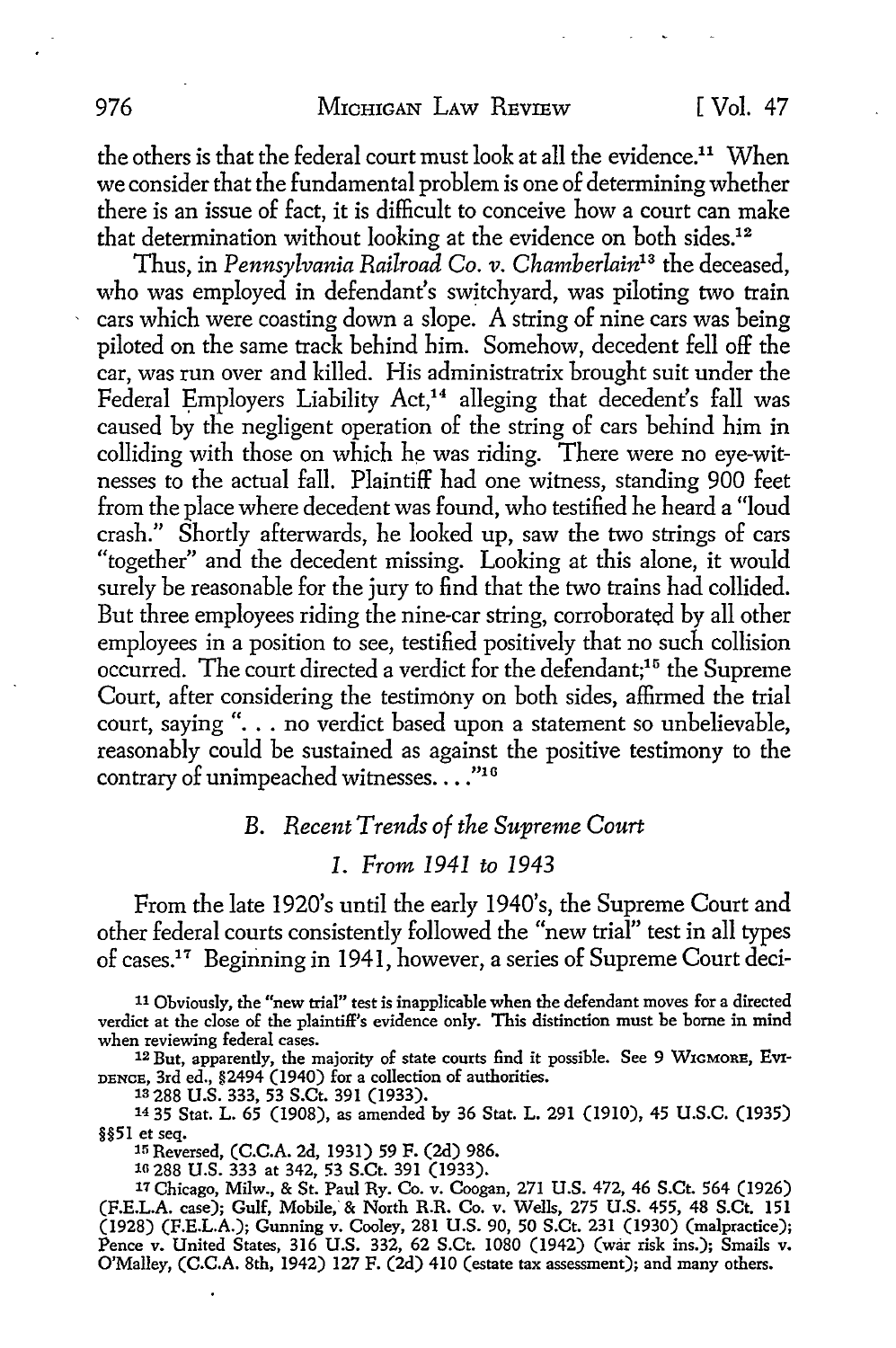sions has created a great deal of doubt as to the status of the "new trial" test in federal courts.

In *Berry v. United States*,<sup>18</sup> a suit on a war risk insurance policy, it was necessary for the plaintiff to prove that he was permanently and totally disabled prior to September, 1919. Suit was brought in 1932. He produced evidence that he had been seriously wounded in 1918, his left leg had been amputated, and subsequent infections prevented him from successful pursuit of any occupation. On this evidence, the trial court refused to direct a verdict for the United States. The circuit court of appeals,<sup>19</sup> in an opinion by Judge Learned Hand, reviewed all the evidence and reversed the trial court. The defendant's uncontroverted evidence was that the plaintiff was gainfully employed intermittently after 1919, and that the condition of his leg was not the sole reason for discontinuing work; in one case, by his own admission, he "wasn't making enough to live on." In view of *all* the evidence, the court felt that a conclusion that the plaintiff was permanently and totally disabled prior to September, 1919, would be so unreasonable that no question of fact was left for the jury. The Supreme Court, in a unanimous opinion written by Justice Black, reversed the circuit court of appeals. Although the application of the "new trial" test would not necessarily preclude such a reversal, it is clear that Justice Black refused to weigh the evidence. He looked only at the plaintiff's evidence in its most favorable light and concluded: "There was evidence from which a jury could reach the conclusion that petitioner was totally and permanently disabled. That was enough."20 If Justice Black meant (as it seems) that a fact question is always present if the plaintiff produces some evidence, despite the uncontroverted evidence of the defendant, the decision is clearly out of line with the *Chamberlain* case.

In *Pence v. United States,* 21 a suit by the beneficiary of a government life insurance policy, the United States contended that the policy had been reinstated by fraud; in particular, that the insured had represented he had never been treated for any disease and that he had never consulted any physician in regard to his health in the period between 1920 and 1927. The policy was reinstated in 1927. Thereafter, and several times before his death in 1934, he applied for disability compensation and, in so doing, directly controverted his previous statements. A government physician also testified that the insured had consulted him several times prior to 1927 concerning his health. The insured's wife

1s 312 U.S. 450, 61 S.Ct. 637 (1941). 10 (C.C.A. 2d, 1940) 111 F. (2d) 615. 20 312 U.S. 450 at 456, 61 S.Ct. 637 (1941). 21316 U.S. 332, 62 S.Ct. 1080 (1942).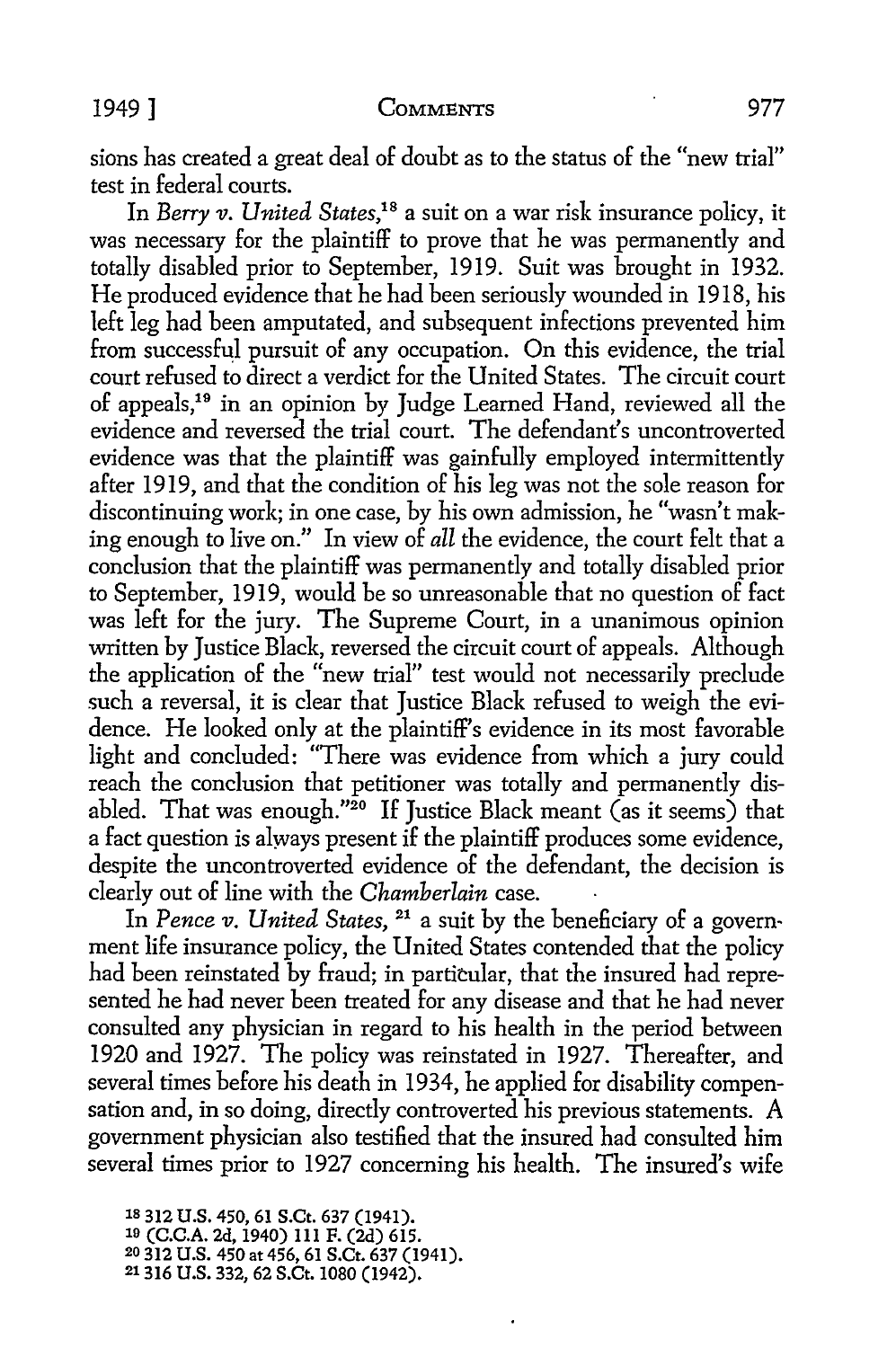(plaintiff) testified that, to her knowledge, he had never consulted a physician and that the government's witness had treated him for a simple cold. Four witnesses for the plaintiff also testified that the insured had been in apparent good health and had led an active life. Thus, there was some evidence that the insured had not misstated any facts in his application for reinstatement of the policy but, rather, had misrepresented in his application for disability compensation. The Supreme Court held, three Justices dissenting, that the government's motion for a directed verdict made at the close of all the evidence should have been granted. The Court reasoned that, despite conflicting testimony, the insured's own admissions made so overwhelming a case for the government as to require the direction of a verdict in its favor, even though the government had the burden of proof. There was no room for reasonable doubt, or, in short, no question of fact.

The dissent by Justice Murphy, joined by Justices Black and Douglas, expressly denied the Court's power to evaluate the evidence to determine the existence of a fact question and asserted that the Court by so doing, was "... usurping the jury's function of determining, in the light of all the evidence, which of Pence's statements were true and which were false."<sup>22</sup>

The next year, in 1943, the Supreme Court decided two more cases involving the test to be used in directing a verdict. In both cases, the Court reasserted its faith in the "new trial" test by affirming the lower court's directing a verdict. In both cases, Justices Black, Murphy and Douglas dissented, expressing very clearly their disapproval of a court's power to weigh the evidence. In the dissenting opinion in *DeZon v*. *American President Lines, Ltd.,23* Justice Black said: "When we consider the weight of the evidence and resolve doubtful questions such as these, we invade the historic jury function."24 One wonders, however, if Justice Black would think that the question were "doubtful" if he were willing to look at all the evidence. In the dissenting opinion in *Galloway v. United States,25* Justice Black emphasized the historical importance of jury trial, regretted the demise of the "scintilla rule" and condemned the practice whereby "... a judge might weigh the evidence to determine whether he, and not the jury, thought it was 'overwhelming' for either party and then direct a verdict."26

22 Id. at 340. <sup>23</sup>318 U.S. 660, 63 S.Ct. 814 (1943). 24 Id. at 674. 25 319 U.S. 372, 63 S.Ct. 1077 (1943). 20 Id. at 404.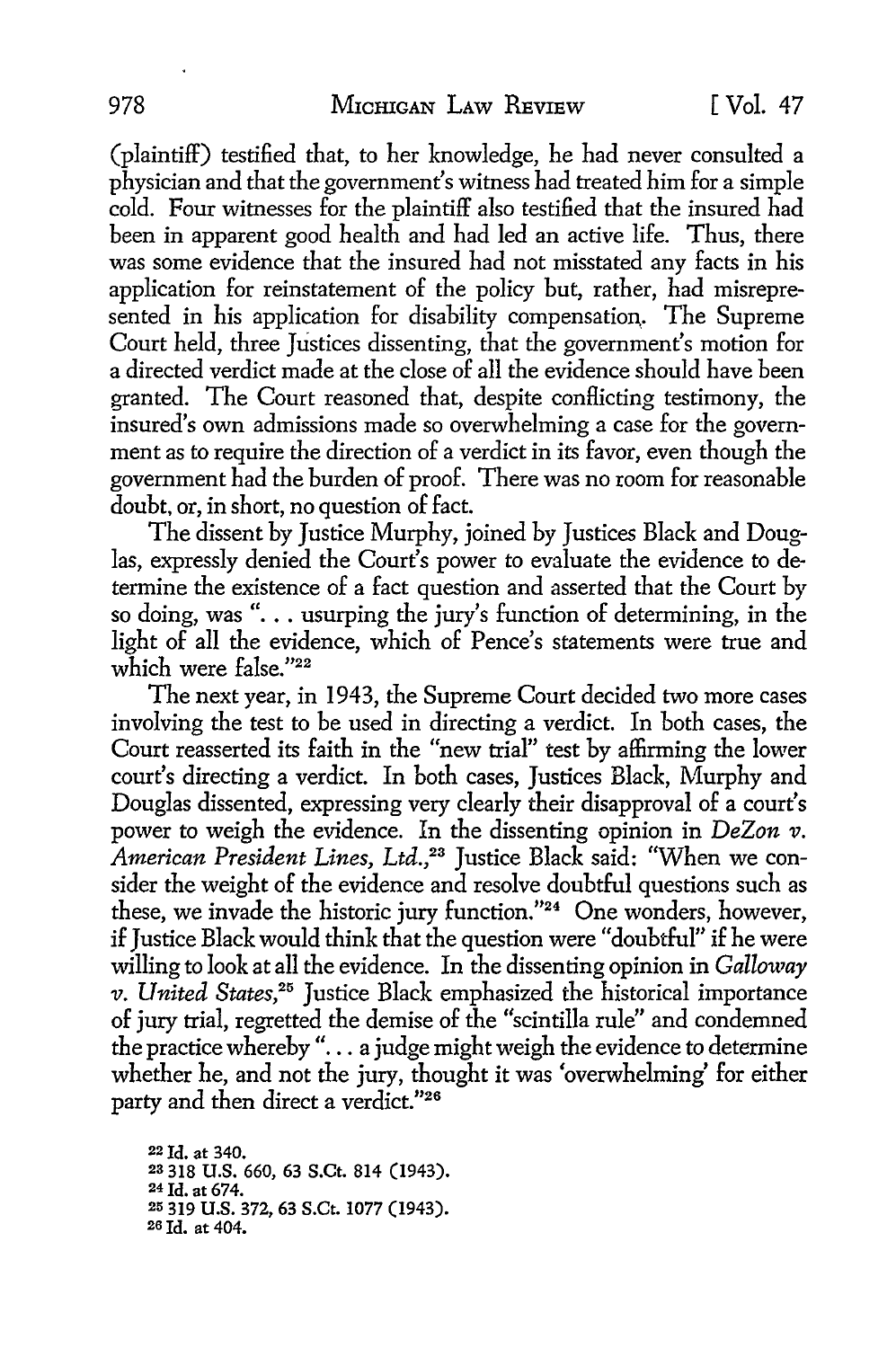### 2. *Since 1943*

Thus, by 1943, a major split was apparent in the Supreme Court on the question of the proper ground for directing a verdict. Beginning in that year, and continuing to the present, a series of cases involving the Federal Employers Liability Act have faced the Court. Several factors combined to make these cases significant to this discussion: (1) a 1939 amendment to the  $F.E.L.A.<sup>27</sup>$  had expressed a policy of facilitating recovery by an injured employee, or his estate, against the railroad-employer; (2) the evidence required by the "new trial" test had often kept the employee's case from going to the jury;<sup>28</sup> and  $(3)$  a determination of facts by the jury almost invariably resulted in liability for the railroademployer.<sup>29</sup> These factors, plus a strong minority opposing judicial power to weigh all the evidence, were enough to threaten the future existence of the federal "new trial" test.

Unfortunately, the Court generally has been extremely vague as to the test it has applied. Any analysis must depend upon what the Court has, in fact, *done.* In the first case, *Bailey v. Central Vermont* Ry.,30 the decedent was working on a narrow train bridge, dumping cinders from a car through the tracks and onto the ground below. There was only a 12-inch footing on each side of the car and no guard rail. The decedent fell off the bridge and was killed. The negligence alleged was the defendant's furnishing the decedent with an unreasonably dangerous place to work. At the close of all the evidence, the trial court denied the defendant's motion for a directed verdict, and verdict and judgment were given for the plaintiff. The Supreme Court of Vermont reversed.31 On appeal to the United States Supreme Court, the Vermont Supreme Court was reversed. In reaching its conclusion, the Court considered only the plaintiff's evidence and found it sufficient for the jury to find the defendant negligent. Inasmuch as the defendant's only

27 53 Stat. L. 1404 (1939), 45 U.S.C. (1946) §54, which took away the defense of assumption of risk. In Tiller v. Atlantic Coast Line, 318 U.S. 54, 63 S.Ct. 444 (1943), it was at least suggested that this amendment made the employer liable even if he were not negligent. This suggestion was explained and qualified in a concurring opinion by Justice Frankfurter, id. at 68.

28 Gulf, Mobile, & Northern R. Co. v. Wells, 275 U.S. 455, 48 S.Ct. 151, (1928); Delaware, Lackawanna, & Western R. Co. v. Koske, 279 U.S. 7, 49 S.Ct. 202 (1929); At· lantic Coast Line v. Temple, 285 U.S. 143, 52 S.Ct. 334 (1932); Penn. R. Co. v. Chamberlain, 288 U.S. 333, 53 S.Ct. 391 (1933).

29 It is interesting to note that in the leading English case which rejected the "scintilla" rule, Toomey v. London Ry. Co., 3 C.B. (n.s.) 146, 140 Eng. Rep. 694 (1857), the court was prompted to do so because the jury invariably found the railroad liable.

30 319 U.S. 350, 63 S.Ct. 1062 (1943).

31 113 Vt. 8, 28 A. (2d) 639 (1942).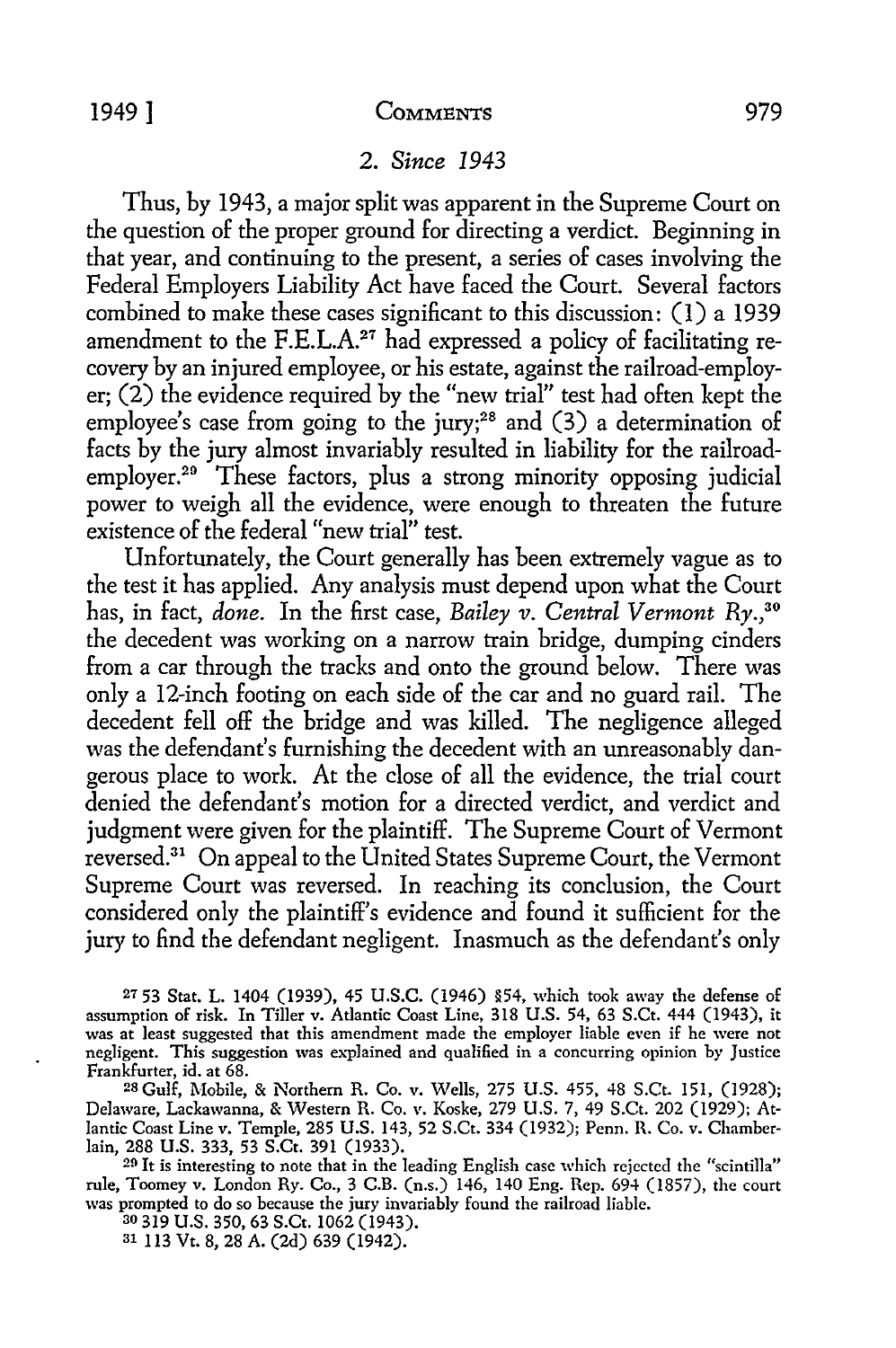relevant evidence was that the bridge was the same type used by most other railroads, the conclusion would undoubtedly have been the same had the Court looked at all the evidence. Yet the opinion notably fails to consider the defendant's evidence.

In *Tiller v. Atlantic Coast Line32* the plaintiff's evidence showed that while decedent was working in the defendant's freight yard on the night of the accident, a locomotive was slowly pushing three cars in a back-up movement on the adjacent track. The end car struck and killed the decedent. The plaintiff alleged negligence in the defendant's failure to have a light on the back of the engine enabling the engineer to see a dark object for a distance of at least 300 feet, as required by a federal statute. Looking at this evidence alone, a finding that the alleged negligence was the cause of decedent's death would clearly be reasonable. The trial court-submitted the case to the jury over the defendant's motion for a directed verdict. The circuit court of appeals reversed,<sup>33</sup> because the defendant's evidence showed that even had there been a light on the back of the engine, the cars would have blocked the light. In addition, the engine bell was ringing and a brakeman was riding the head car of the back-up movement with a lighted lantern in order to signal approach to a highway the train was about to cross. If the decedent was not sufficiently warned by the ringing bell and the lighted lantern, what possible warning could he have received from the diffused glow of an engine light? The inference of causation, in light of all the evidence, appears so unreasonable as to constitute no fact question at all. The Supreme Court, however, speaking through Justice Black, reversed the circuit court of appeals because it felt the diffused rays might have been sufficient to warn the plaintiff and, therefore, the case could not be taken from the jury. Surely the Court's decision is contrary to the *Chamberlain* case.

The most recent Supreme Court case is *Wilkerson v. McCarthy. <sup>34</sup>* The-plaintiff, a railroad switchman, was injured when he fell from a greasy board into a repair pit. This board had been used by all employees to cross the pit. Some three months before the plaintiff sustained his injuries, the defendant erected safety chains which enclosed three' sides of the pit; the fourth side was blocked by a railroad car when the pit was in use. The plaintiff, by squeezing through the parrow space between the end of the safety chain and the railroad car, entered the enclosed area to cross the pit. He charged the defendant with negligence for main-

32 323 **U.S.** 574, 65 S.Ct. 421 (1945). 83 (C.C.A. 4th, 1944) 142 F. (2d) 718. 84 (U.S. 1949) 69 S.Ct. 413.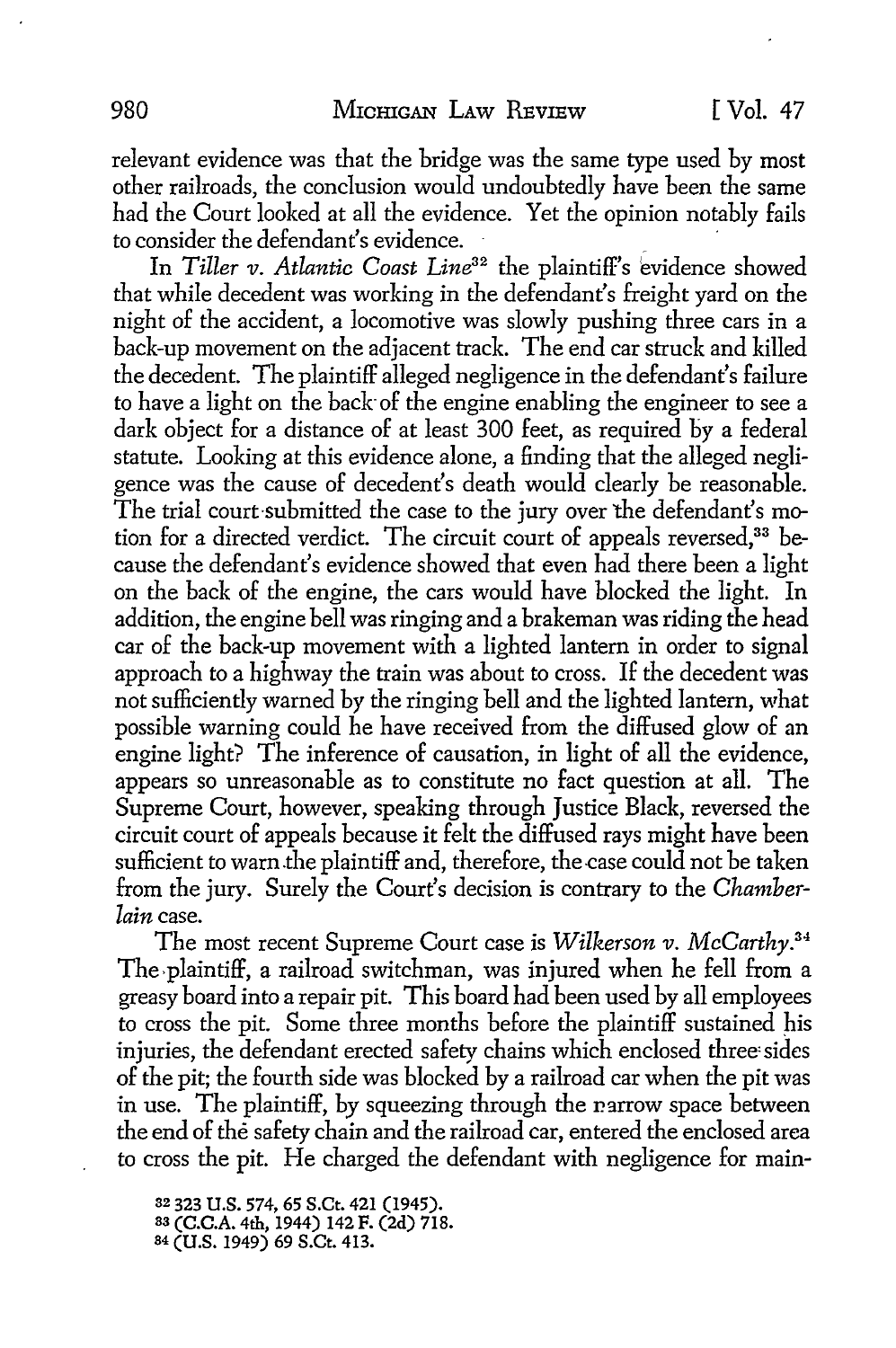### COMMENTS 981

1949]

taining the board in a greasy condition. The vital question was whether the use of the board by unauthorized employees, such as the plaintiff, had been so open and notorious since the erection of the safety chain that the defendant was charged with knowledge of such use. The testimony of the plaintiff and his witness, if true, established that three unauthorized employees had crossed the board a total of four times during the three-month period. Three witnesses for the defendant, employees who worked in or near the pit, testified that no employee, other than pit-men, had used the board since the erection of the chain. The trial court directed a verdict for the defendant and the Supreme Court of Utah affirmed.35 The United States Supreme Court, speaking through Justice Black, reversed the Utah court, two justices dissenting.<sup>36</sup>

Admittedly, even with application of the "new trial" test, the evidence for the defendant might not be so overwhelming as *to* leave no room for reasonable doubt. It is clear, however, that the Court refused *to* look at all the evidence. In fact, Justice Black began his discussion of the evidence with the statement: *"It is the established rule* that in passing upon whether there is sufficient evidence *to* submit an issue *to* the jury we need look *only to the evidence and reasonable inferences which tend to support the case of a litigant against whom a peremptory instruction has been given."<sup>37</sup>*If Justice Black was correct in his statement of the rule, ft is clear that the Court has repudiated the "new trial" test without an express acknowledgment. That at least one justice was aware of Justice Black's refusal to apply the "new trial" test is made clear by the dissenting opinion of Justice Jackson:

"This Court ... to my mind at least, espouses the doctrine that any time a trial or appellate court weighs evidence or examines facts it is usurping the jury's function .... Determination of whether there could be such a basis [for a finding of negligence] is a function of the trial court, even though it involves weighing evidence and examining facts."38

Actually, Justice Black may have been somewhat bold in his statement of the "established rule." True, of the twenty-one F.E.L.A. cases<sup>39</sup> decided by the Supreme Court between 1943 and the present, seventeen held that the lower court had improperly taken the case from the jury, one sustained the submission of the case to the jury, and only three

<sup>35 (</sup>Utah 1948) 187 P. (2d) 188.

<sup>&</sup>lt;sup>36</sup> Chief Justice Vinson and Justice Jackson.

<sup>37 (</sup>U.S. 1949) 69 S.Ct. 413 at 415 (italics added).

<sup>38</sup> Id. at 424.

<sup>39</sup> These cases are collected, id. at 422.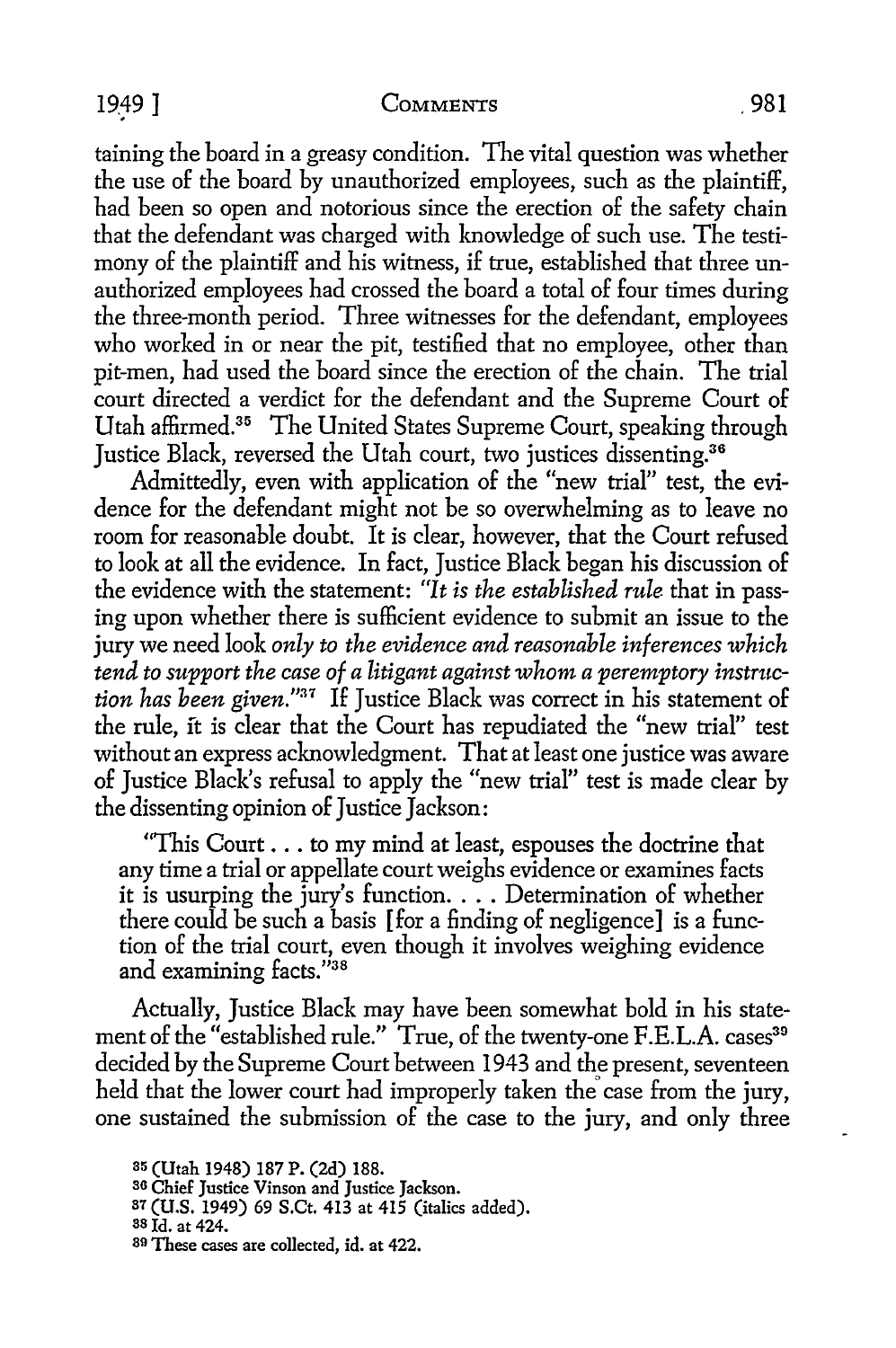sustained the lower court's taking the case from the jury. In several, however, the Court reviewed the entire evidence;<sup>40</sup> in others, although the plaintiff introduced very little evidence, the defendant produced *no*  relevant evidence that could be balanced against the plaintiff's;<sup>41</sup> and, in two, the decision turned simply on the pleadings.<sup>42</sup> In none of the recent cases, with the possible exception of the *Wilkerson* case, has the Court expressly repudiated the "new trial" test.

### C. *Recent Decisions of the Lower Federal Courts*

A review of recent decisions indicates that the lower courts are considerably more hesitant to state the applicable test for directing a verdict than they were prior to 1943 and, perhaps, that they are somewhat confused as well. Thus, in *Binder v. Commercial Travelers Mutual Accident Assn. of America*,<sup>43</sup> the court expressly denied itself the power to weigh the whole evidence and then proceeded to examine both the plaintiff's and the defendant's evidence, finding the question close enough to warrant jury trial. In *Lynch v. United States*,<sup>44</sup> the court stated the "new trial" test and then reviewed only the plaintiff's evidence, concluding that a question of fact was present which required a jury trial.

Lower court cases involving the F.E.L.A. for the most part follow the lead of the Supreme Court by refusing to review the entire evidence on a motion for directed verdict,  $45$  although several cases apply the "new trial" test.46 In at least one case, *Cheffey v. Penn. R. Co.,* 47 a federal district court clearly interpreted the recent Supreme Court cases as a denial of the "new trial" test and, strangely enough, said so.

The plaintiff, an employee of the defendant railroad, was assigned

40 Brady v. Southern Ry. Co., 320 U.S. 476, 64 S.Ct. 232 (1943); Keeton v. Thompson, 326 U.S. 689, 66 S.Ct. 135 (1945); Hunter v. Texas Elec. R. Co., 332 U.S. 829, 68 S.Ct. 203 (1947); Ellis v. Union Pac. R. Co., 329 U.S. 649, 67 S.Ct. 598 (1947).

41 Tennant v. P.U.R. Co., 321 U.S. 29, 64 S.Ct. 409 (1944); Lavender v. Kum, 327 U.S. 645, 66 S.Ct. 740 (1946); Myers v. Reading Co., 331 U.S. 477, 67 S.Ct. 1334 (1947). 42 Anderson v. Atchison, T. & S. F. Ry. Co., 333 U.S. 821, 68 S.Ct. 854 (1947); Lillie

v. Thompson, 332 U.S. 459, 68 S.Ct. 140 (1947).

43 (C.C.A. 2d, 1948) 165 F. (2d) 896. 44 (C.C.A. 2d, 1947) 162 F. (2d) 987.

45 Waddell v. Chicago & Eastern Ill. R. Co., (C.C.A. 7th, 1944) 142 F. (2d) 309; Griswold v. Gardner, (C.C.A. 7th, 1946) 155 F. (2d) 333; Fleming v. Husted (C.C.A. 8th, 1947) 164 F. (2d) 65; Keith v. Wheeling & Lake Erie Ry. Co., (C.C.A. 6th, 1947) 160 F. (2d) 654.

4G Boston & Maine R. Co. v. Cabana, (C.C.A. 1st, 1945) 148 F. (2d) 150; Terminal Railroad Assn. of St. Louis v. Scherb, (C.C.A. 8th, 1945) 151 F. (2d) 361; Skidmore v. B. & 0. R. Co., (C.C.A. 2nd, 1948) 167 F. (2d) 54; Wolfe v. Henwood, (C.C.A. 8th, 1947) 162 F. (2d) 998. In all but the last case cited, however, jury trial was nevertheless granted.

47 D.C. Pa. (1948) 79 F. Supp. 252.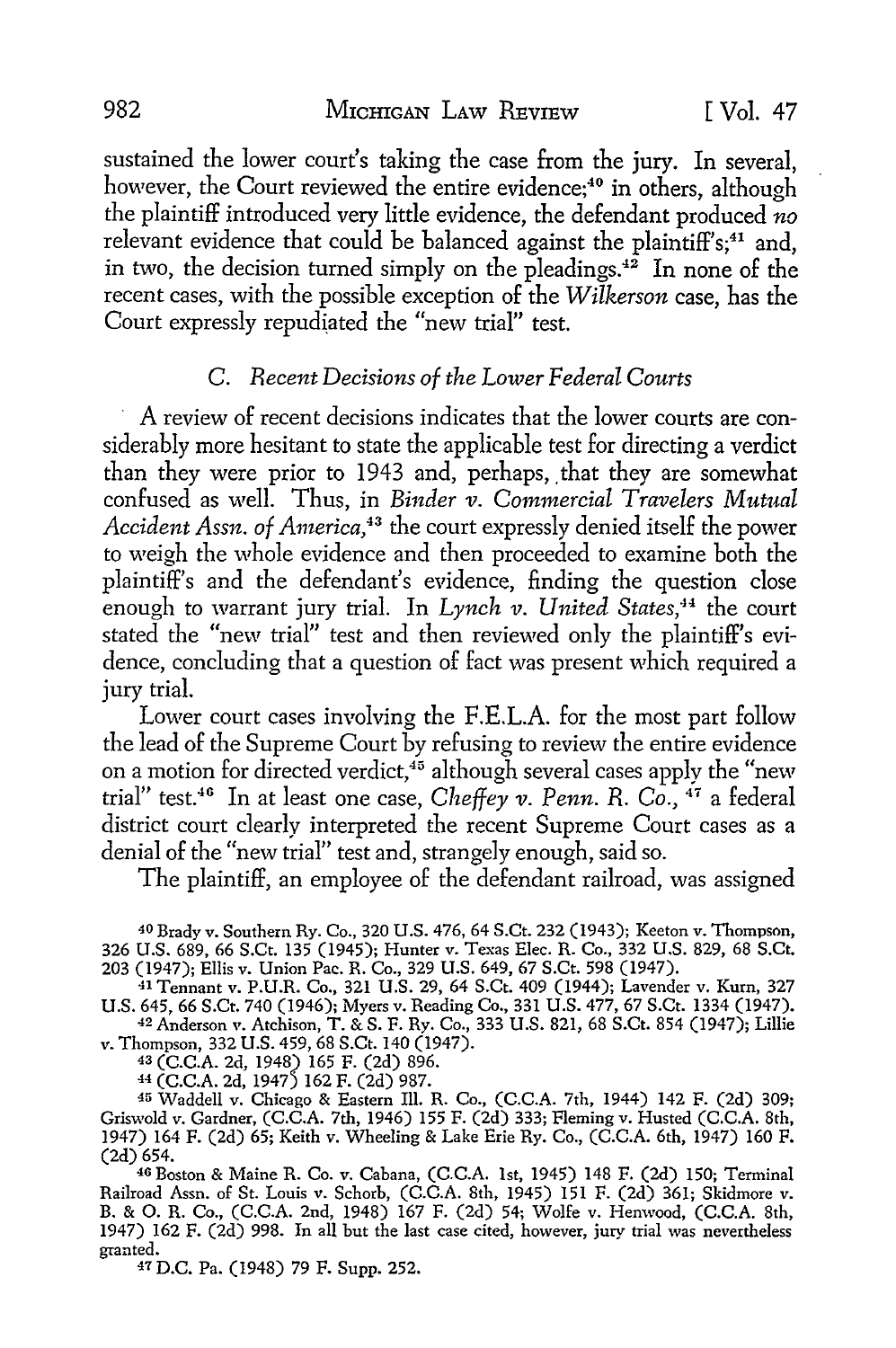#### 1949] COMMENTS 983

*to* removing steel bands from a railroad freight car. While pulling one band at a time towards the door of the car, and walking backwards, she stepped into a hole at the other end of the car, fell *to* the floor, and sustained injuries. The plaintiff charged negligence because of the defendant's failure to furnish sufficient helpers, but the only supporting evidence was that a helper had occasionally been furnished in the past. The defendant's uncontroverted evidence was that the task was light, and that two persons were assigned only when a large quantity or a time factor was involved. At the close of all the evidence, the defendant moved for a directed verdict on which the judge reserved ruling. The verdict was for the plaintiff and the defendant moved for judgment on the motion or, in the alternative, a new trial. In considering the motion for a directed verdict, the court looked at only the plaintiff's evidence and concluded there was some evidence of negligence, therefore refusing to give judgment on the motion for a directed verdict. "In other words, we must not weigh the evidence or consider the contradictory and conflicting evidence, ..."<sup>48</sup> However, in considering the defendant's motion for a new trial, the court said a different test must be applied! "Here we must consider the testimony as a whole and weigh the evi- · dence."40 It thereupon found the verdict against the weight of the evidence and granted a new trial.

The "new trial" test does not require that, whenever the court exercises its discretion in granting a new trial, it should, rather, direct a verdict. Only when the evidence is so overwhelming that the court would be *bound* to grant a new trial if a verdict were returned against the moving party must the court grant his motion for a directed verdict. For both motions, however, the court must consider all the evidence. In the *Cheffey* case, the district court, relying on recent Supreme Court cases, expressly repudiated the "new trial" test and, therefore, resumed the anomalous practice that often results in a court's refusing *to* direct a verdict for the defendant, while being bound to grant a new trial in the event of a verdict for the plaintiff.<sup>50</sup> In most federal cases not involving the F.E.L.A., however, the court states and applies the "new trial" test with no indication of even being aware of the recent Supreme Court cases.<sup>51</sup>

150 See note IO, supra.

<sup>51</sup> Roth v. Swanson, (C.C.A. 8th, 1944) 145 F. (2d) 262 (negligence action); Mutual Life Ins. Co. of **N.Y. v.** Asbell, (C.C.A. 4th, 1947) 163 F. (2d) 121 (insurance); Shewmaker v. Capital Transit Co., (App. D.C. 1944) 143 F. (2d) 142 (negligence); Ryan Distributing Corp. v. Caley, (C.C.A. 3d, 1945) 147 F. (2d) 138 (patent infringement); Commercial Standard Ins. Co. v. Gordon's Transports, Inc., (C.C.A. 6th, 1946) 154 F. (2d) 390 (accident insurance); Montrose v. Nelson, (D.C. N.J. 1948) 79 F. Supp. 443.

<sup>48</sup>Id. at 258.

<sup>40</sup> Id. at 259.